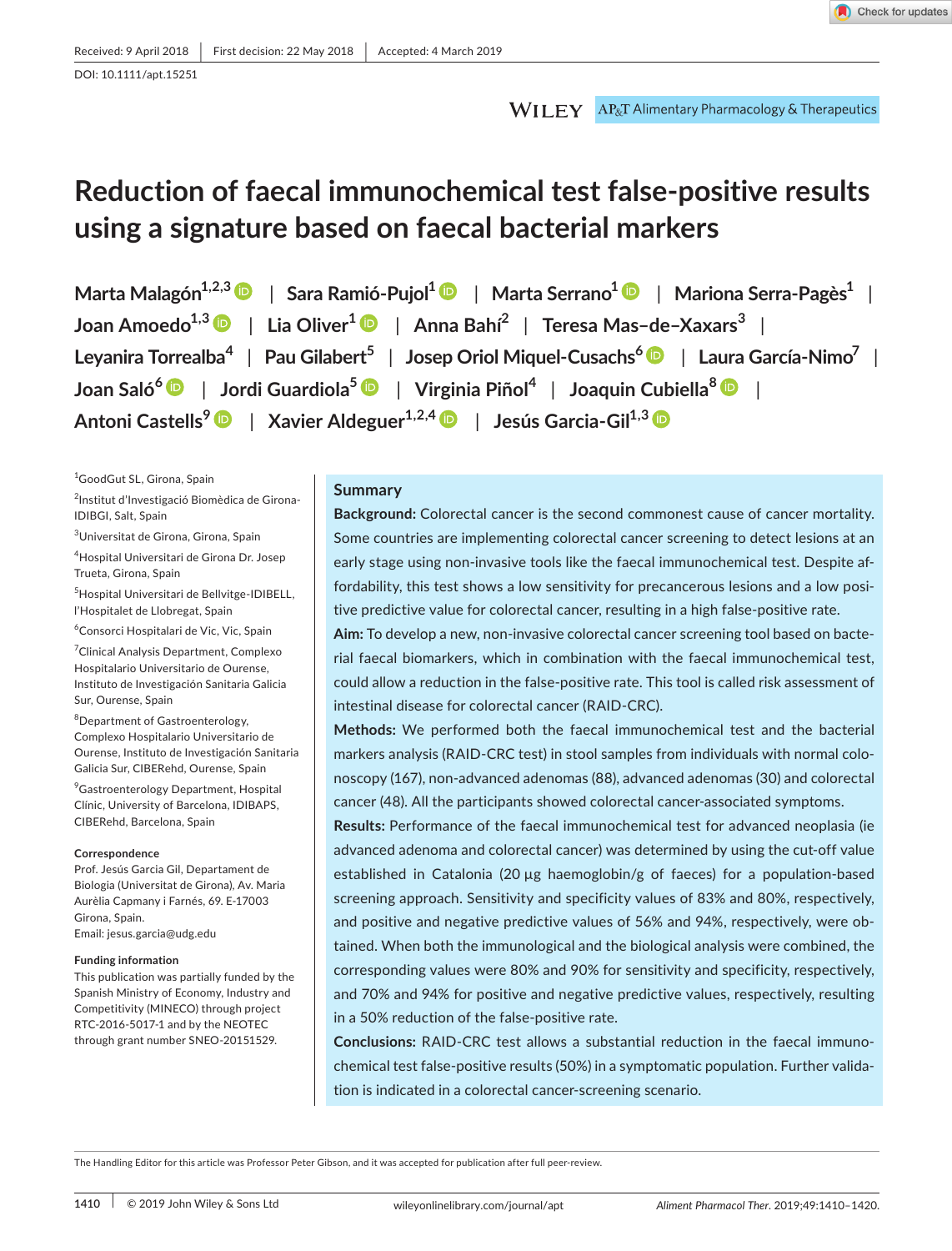### **1** | **INTRODUCTION**

Colorectal cancer (CRC) is the third most common cancer in men and the second in women worldwide, and a leading cause of cancer mortality.<sup>1</sup> It affects 6% of individuals by the age of 75, with incidence much greater in developed than in developing countries.<sup>2</sup> Although cancers show a strong hereditary component, most of CRC are spo‐ radic and their development is slow. $^3$  In most patients, there is absence of symptomatology until advanced disease is present. Regular bowel cancer screening has been shown to reduce the risk of dying from CRC by 26%, when a faecal test is used, and up to 50% when flexible sigmoidoscopy is applied. $4,5$  However, CRC screening programs are only implemented in some countries around the world.

Guidelines recommend routine screening for CRC in asymp‐ tomatic adults starting at age 50. $^6$  Current screening programs are based on two strategies: invasive procedures based on endoscopy examinations and non-invasive procedures based on faecal tests.<sup>7</sup> There are different endoscopy procedures for CRC screening such as flexible sigmoidoscopy and colonoscopy. The main advantage of colonoscopy is that it enables direct visualisation of the whole colon making it possible to perform an accurate diagnostic and, therefore, to prevent CRC through the early detection of pre‐ cancerous lesions.<sup>8</sup> Nevertheless, this procedure requires bowel preparation and sedation, there is a risk of bowel perforation and other adverse effects, and it is time-consuming and expensive.<sup>9,10</sup> Flexible sigmoidoscopy is an alternative approach that enables the direct visualisation of the distal colon, that is, rectum, sigmoid and descendent colon. This method avoids sedation and reduces risk of bowel perforation. $11$  Faecal tests are becoming the preferred CRC screening procedure in most countries due to its non‐inva‐ siveness and the lower costs compared to endoscopy strategies. Subjects with a positive result of any of the alternative faecal test should undergo a colonoscopy in order to make an accurate di‐ agnosis. Therefore, non‐invasive tests are used as a preliminary step in the screening approach. One of the faecal tests used in screening programs is the faecal occult blood test that uses guaiac methods (guaiac Faecal Occult Blood Test, gFOBT), which are based on a chemical oxidation reaction between heme and alpha guaionic acid. The main disadvantage of these kind of tests is the requirement of a prescribed diet in order to avoid false-positive results that can occur because of the consumption of specific foods, alcohol or nonsteroidal anti-inflammatory drugs.<sup>12</sup> Despite its non‐invasiveness, it has shown to have a low sensitivity for CRC (25%‐38%) and for pre‐cancerous lesions (16%‐31%).13 Faecal im‐ munochemical test (FIT) was developed to overcome gFOBT low sensitivity. This test is specific for human blood haemoglobin and does not require dietary restrictions. Several studies have demon‐ strated a higher sensitivity of FIT screening compared to  $g$ FOBT.<sup>14-</sup>  $17$  Although overall sensitivity of FIT for CRC is around 61%-91% and for advanced adenomas between 27%-67%,<sup>13</sup> these figures still imply a high false‐positive rate.

Recently, it has been proved that bacterial communities in the in‐ testinal mucosa of CRC patients are different from those of healthy individuals.18,19 Evidences suggest that gut microbiota may play an important role in CRC pathogenesis.<sup>20,21</sup> To date, two possible mechanisms through which gut microbiota could induce tumouri‐ genesis have been described. On the one hand, gut microbiota may promote chronic inflammation which in turn can lead to tumour for‐ mation.22,23 On the other hand, it has been shown that some dietary components metabolised by gut microbiota, such as red meat, result in the production of carcinogenic compounds.<sup>24</sup> Moreover, a number of recent studies have been done to elucidate whether or not there is a CRC specific dysbiosis, or any particular species that can be as‐ sociated to CRC development.<sup>25-27</sup>

In 2012, a preliminary, prospective study performed by our group with 60 individuals (41 CRC patients and 19 patients with normal colonoscopy) defined a bacterial cluster in mucosal biopsies which prevalence was correlated with CRC risk.<sup>28</sup> From the 55 phylotypes analysed, six showed significantly higher frequencies in CRC patients than in control subjects. Five of them shared similarity with uncultured bacterial sequences retrieved from the human gastroin‐ testinal tract or human faeces, and one shared 97% similarity with *Parabacteroides merdae*. In contrast, there were two phylotypes, B34 (99% similarity to *Clostridium nexile*) and B35 (97% similarity to *Roseburia faecalis*), which were more prevalent in healthy subjects than in CRC patients.

Subsequently, we designed quantitative polymerase chain reac‐ tion systems (qPCR) specifically targeted to those bacterial mark‐ ers.<sup>28</sup> Bacterial signatures were later tested on stool samples (7 from healthy controls and 9 CRC patients) looking for different abundances to check which one was suitable to be used as a non‐invasive tool for CRC screening.<sup>29</sup> A retrospective clinical study including 46 patients of the Hospital Universitari de Girona Dr Josep Trueta (Girona, Spain) confirmed the suitability of some bacterial signatures as CRC markers (Data S1).

The aim of this work was to develop a new non‐invasive CRC screening tool based on faecal bacterial markers capable of comple‐ menting FIT and particularly decreasing its false positive rate.

### **2** | **MATERIALS AND METHODS**

### **2.1** | **Study population**

A cohort consisting of 333 consecutive patients with CRC‐related symptoms referred for a diagnostic colonoscopy from primary and secondary health care to Complexo Hospitalario de Ourense (Ourense, Spain) was recruited (Table 1). Exclusion criteria were: (a) asymptomatic subjects undergoing colonoscopy for CRC screening, (b) patients with a previous history of colonic disease undergoing surveillance colonoscopy, (c) patients requiring hospital admission, (d) patients whose symptoms had ceased within 3 months before evaluation, and (e) patients who had received antibiotic treatment within the last month prior to inclusion. The study protocol was approved by the Biobanco del Complexo Hospitalario Universitario de Vigo (Vigo, Spain). Written informed consent was obtained from all study patients.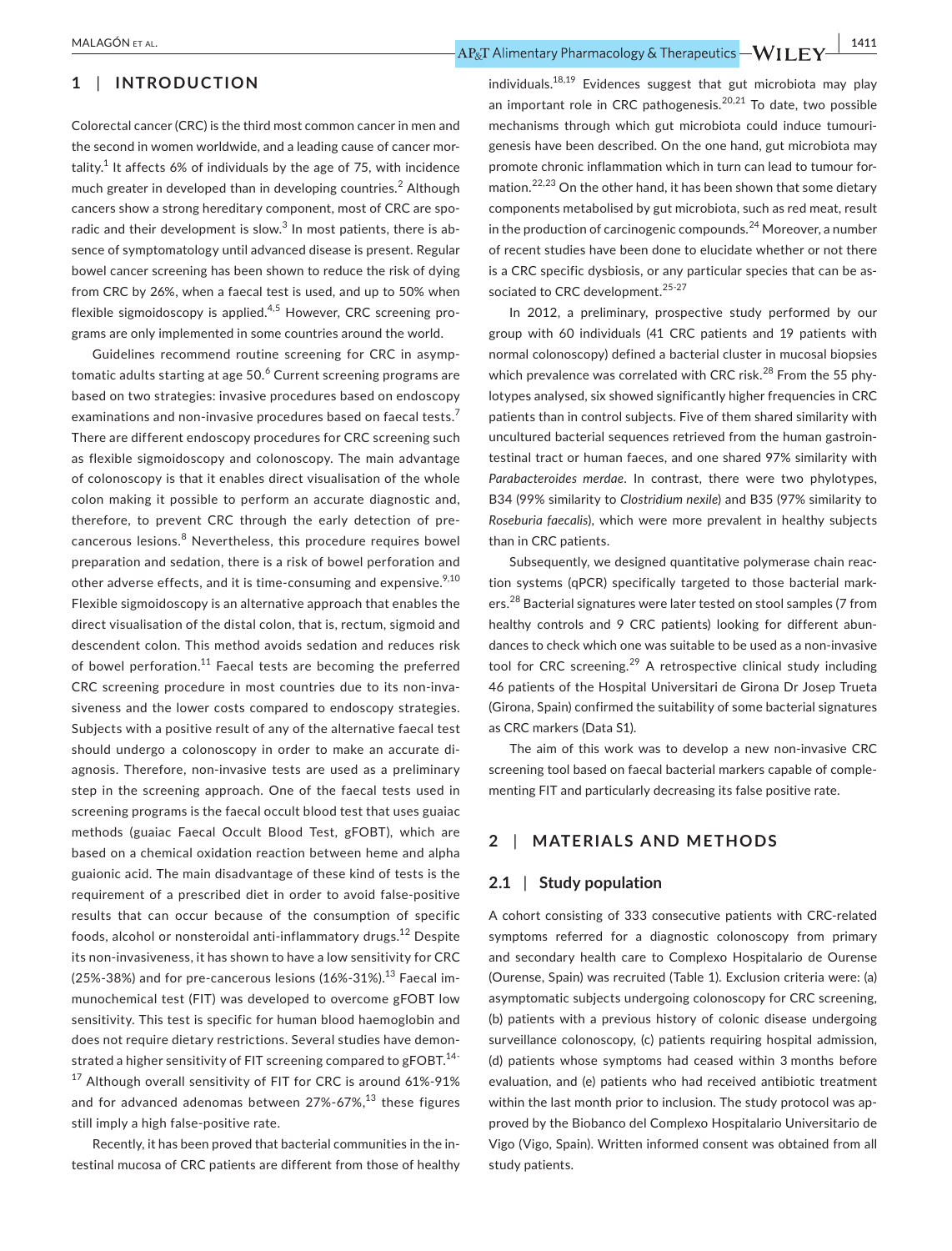| <b>Characteristics</b> | <b>CRC</b> | AA         | <b>NAA</b> | NC.         |
|------------------------|------------|------------|------------|-------------|
| $n (\%)$               | 48 (14.4)  | 30(9)      | 88 (26.4)  | 167(50.2)   |
| Age (mean, range)      | 73 (53-91) | 65 (44-83) | 67 (37-89) | $61(20-87)$ |
| Gender, female (%)     | 17(10)     | 15(8.8)    | 32(18.8)   | 106 (62.4)  |
| FIT100 (%)             | 47 (97.9)  | 18 (60)    | 30(34.1)   | 21(12.6)    |
|                        |            |            |            |             |

TABLE 1 Patients characteristics classified according to colonoscopy diagnostic

Hb, haemoglobin; FIT100 (20 µg Hb/g of faeces); CRC, colorectal cancer; AA, advanced adenoma; NAA, non‐advanced adenoma; NC, normal colonoscopy.

All subjects underwent colonoscopy in order to determine their colorectal status. According to the endoscopic examination and the pathology results, diagnosis was classified into four groups: nor‐ mal colonoscopy (colonoscopy with no findings or with sigma and/ or rectum hyperplastic polyps < 10 mm), non‐advanced adenomas (tubular adenomas < 10 mm with low grade dysplasia, and serrated polyps < 10 mm without dysplasia), advanced adenomas (adenomas > 10 mm or with villous component or high grade dysplasia, serrated polyps > 10 mm or with dysplasia, and pTis adenocarcinoma) and invasive CRC. Patients diagnosed with CRC were also classified ac‐ cording to the stage of the tumour (Table 2). Individuals were also asked to answer a questionnaire in order to record clinical and epi‐ demiologic data.

### **2.2** | **Faecal sample collection**

Participants were asked to collect a stool sample from one bowel movement in a sterile faeces container before colonoscopy and prior to bowel cleanse. Samples were immediately frozen after deposition. Then, subjects brought samples to the hospital, where they were kept frozen at −20ºC for short‐term storage and stored at −80ºC upon arrival at the GoodGut SL facilities in Girona (Spain). A total of 11 subjects were excluded from the study due to the wrong stool samples collection.

### **2.3** | **DNA extraction from stool samples**

Genomic DNA was extracted from frozen faecal samples after ho‐ mogenisation using the NucleoSpin Soil Kit (Macherey‐Nagel GMbH & Co., Duren, Germany). The instructions of manufacturer were fol‐ lowed, DNA was finally eluted in a 100 µl final volume of SE Elution Buffer and stored at −20ºC until use. DNA concentration was de‐ termined with Qubit fluorometric quantification (ThermoFisher Scientific, Waltham, USA). All samples were adjusted to a final con‐ centration of 8 ng/µl and quantified again.

### **2.4** | **qPCR assay for CRC biomarkers**

The specific bacterial sequences targeted were 10: Eubacteria (EUB) as the total bacterial load; B10 (best BLAST match *Faecalibacterium prausnitzii*), B46 (best BLAST match *Subdoligranulum variabile*), B48 (best BLAST match *Ruminococcus*, *Roseburia*, *Coprococcus*) and *Roseburia intestinalis* (RSBI); *Gemella morbillorum* (GMLL), *Peptostreptococcus stomatis* (PTST) and *Bacteroides fragilis* (BCTF);

### TABLE 2 Patients with colorectal cancer according to tumour TNM stage

| <b>CRC</b> stage | n (%) |
|------------------|-------|
| 0                | 3     |
|                  | 6     |
| $\mathsf{II}$    | 10    |
| Ш                | 21    |
| IV               | 8     |

CRC, colorectal cancer.

*Collinsella intestinalis* (CINT); and *Bacteroides thetaiotaomicron* (BCTT).

Quantification of the different biomarkers was performed by preparing single reaction for each biomarker using SYBR Green Master Mix (Promega, Madison, USA). Each reaction consisted of 20 µl containing 1 × GoTaq qPCR Master Mix, between 150 and 300 nmol/L of each primer, and up to 20 ng of genomic DNA tem‐ plate. The species‐specific primers used in this study are shown in Table 3 and were purchased at Macrogen (Macrogen, Seoul, South Korea). All quantitative PCR were run on an AriaMx Realtime PCR System (Agilent Technologies, Santa Clara, USA). Thermal profiles were different according to the biomarker analysed (Table 4). A melting curve step was added to the end of each qPCR to verify the presence of the expected amplicon size as well as to control primer dimmer formation. Data were collected and analysed with the Aria Software version 1.3 (Agilent Technologies, Santa Clara, USA). All samples were amplified in duplicates, which were considered valid when the difference between threshold cycles (Ct) was less than 0.6. A dynamic range consisting of 8 logs from 10 to  $10^8$  genome units/ µL was established for each biomarker and was used to calculate the relative abundance. A No‐template control reaction was included in each PCR run.

### **2.5** | **FIT analysis**

FIT analysis was performed at Complexo Universitario de Ourense employing the same sample used in the CRC‐specific biomarkers analysis. Stool samples for faecal haemoglobin determination were analysed using the OC‐Sensor tube collector and the assay was performed using the automated OC‐Sensor, which detects gastro‐ intestinal bleeding associated with disorders such as CRC, polyps and diverticulitis (Eiken Chemical Co., Tokyo, Japan).<sup>30</sup> Positive tests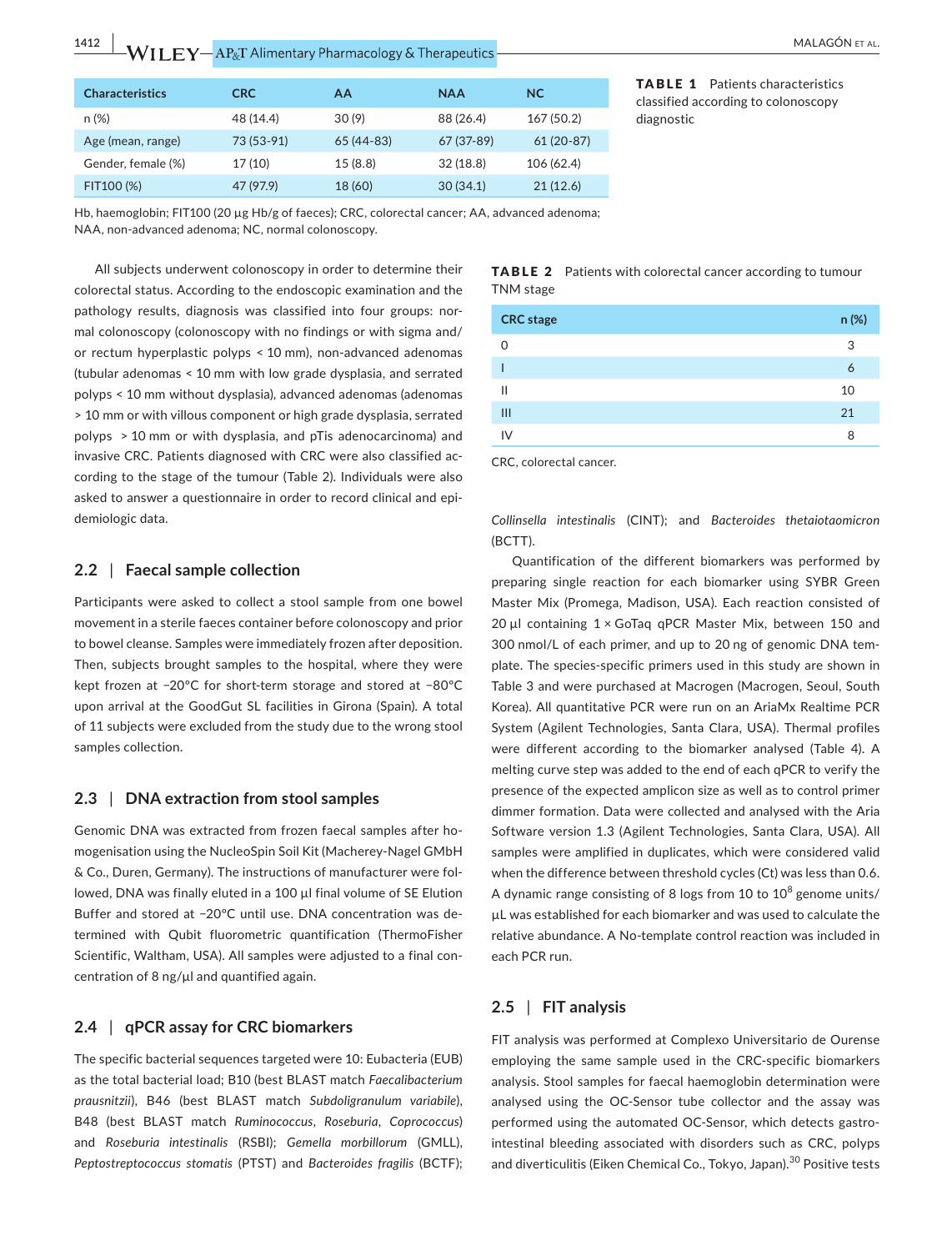were those with a concentration of faecal haemoglobin equal or higher than 100 ng/mL (20 µg Hb/g of faeces; FIT100).

### **2.6** | **Statistical analysis**

In terms of qualitative analysis, absence of biomarker was considered if the obtained  ${\sf C}_{\sf t}$  value was not comprised within its dynamic range. All statistical analyses were performed using SPSS 23.0 statistical pack‐ age (IBM, NYC, USA). Significance levels were established for *P* ≤ 0.05.

Data normality was assessed through the Kolmogorov‐Smirnov test. The nonparametric Kruskal‐Wallis test was used to test dif‐ ferences in variables with more than two categories. Pairwise com‐ parisons of subcategories of these variables were analysed using a Mann‐Whitney test. The Bonferroni correction was used to correct for multiple comparisons. All comparisons using bacterial markers were performed between the relative abundances, which were normalised by the dynamic range of each bacterial marker.

The receiver operating characteristic (ROC) curve analysis was applied to determine the usefulness of each biomarker to distinguish among different colonic neoplasia status. The accuracy of discrimination was measured by the area under the ROC curve (AUC).

Machine learning was used to determine which of the studied variables (gender, age, BMI, smoking, bacterial markers, FIT) in com‐ bination were capable of distinguishing subjects with advanced neo‐ plasia lesions from those with normal colonoscopy or non‐advanced adenomas. The specific methodology consisted of an initial training iteration on 100 aleatory partitions of the dataset and a further validation of the predictive models generated using four different machine learning algorithms (neural network, logistic regression, gradient boosting tree, random forest). RAID‐CRC was eventually designed using the combination of four of the bacterial markers an‐ alysed together with FIT results. The final algorithm is based on a Decision Abundance (DA) calculated using following Equation (1):

$$
DA = \frac{\frac{Ct_{ind} - b_{ind}}{m_{ind}}}{\frac{Ct_{EUB} - b_{EUB}}{m_{EUB}}},
$$
\n(1)

where Ct is the threshold cycle; b is the intercept point; m is the slope; ind, is the bacterial marker; and EUB are eubacteria (total bac‐ terial load).

### **3** | **RESULTS**

### **3.1** | **Faeces biomarkers in neoplasia progression**

The relative abundance of each bacterial marker was determined for each diagnostic (normal colonoscopy, non‐advanced adenoma, advanced adenoma, CRC) (Figure 1). Regardless of the colonoscopy diagnosis, three different butyrate producing species (B10, B46 and B48) were the most prevalent biomarkers with relative abundance values of 20.4%, 19.0% and 20.0%, respectively. GMLL and PTST were significantly more abundant in CRC population than in normal

| <b>Target</b> | <b>Primers</b> | Sequence $5' \rightarrow 3'$      | <b>Primer concentration</b><br>(mmol/L) | <b>References</b>      |
|---------------|----------------|-----------------------------------|-----------------------------------------|------------------------|
| <b>EUB</b>    | EUB F          | ACT CCT ACG GGA GGC AGC AGT       | 200                                     | modified <sup>69</sup> |
|               | EUB_R          | GTA TTA CCG CGG CTG CTG GCA C     |                                         |                        |
| <b>B10</b>    | <b>B10 F</b>   | CAA CAA GGT AAG TGA CGG C         | 300                                     | 28,29                  |
|               | <b>B10 R</b>   | CGC CTA CCT GTG CAC TAC TC        |                                         |                        |
| <b>B46</b>    | B46 F          | TCC ACG TAA GTC ACA AGC G         | 300                                     | 28,29                  |
|               | <b>B46 R</b>   | CGC CTA CCT GTG CAC TAC TC        |                                         |                        |
| <b>B48</b>    | <b>B48 F</b>   | GTA CGG GGA GCA GCA GTG           | 300                                     | 28,29                  |
|               | <b>B48 R</b>   | GAC ACT CTA GAT GCA CAG TTT CC    |                                         |                        |
| <b>GMLL</b>   | <b>GMLL F</b>  | AAG AGT TCC AAG GCG TTC TC        | 150                                     | This study             |
|               | GMLL_R         | CCA TTT CAA GAT CCG CTT TCT ATT T |                                         |                        |
| <b>PTST</b>   | PTST F         | AGG TTG ATG CTC TGA GTA GTA G     | 150                                     | This study             |
|               | PTST R         | ATG AAT ACT AGC CTC TCC TCT TT    |                                         |                        |
| <b>BCTF</b>   | BCTF F         | TGA AAG CGT GCT CTT ACT ATT G     | 150                                     | This study             |
|               | <b>BCFT R</b>  | TAT TGG CTG TTG TGC TTT GT        |                                         |                        |
| <b>CINT</b>   | <b>CINT F</b>  | GAC CAT CAT GAA CTC TTC CTC       | 150                                     | This study             |
|               | <b>CINT R</b>  | CCG TTG CCT TCC AGT TC            |                                         |                        |
| <b>BCTT</b>   | <b>BCTTF</b>   | AGT GAC CTG AAA GAA TCC TAA T     | 150                                     | This study             |
|               | BCTT_R         | GAC CGT CAA TAC CGA GAA AC        |                                         |                        |
| <b>RSBI</b>   | RSBI F         | GTG CCA GTA ACA GTC CAT ATT       | 150                                     | This study             |
|               | RSBI R         | TAG CAA AGC AGA GTG GAA AG        |                                         |                        |

TABLE 3 Forward and reverse primers used in this study

EUB, Eubacteria; GMLL, *G morbillorum*; PTST, *P stomatis*; BCTF, *B fragilis*; CINT, *C intestinalis*; BCTT, *B thetaiotaomicron*; RSBI, *R intestinalis*.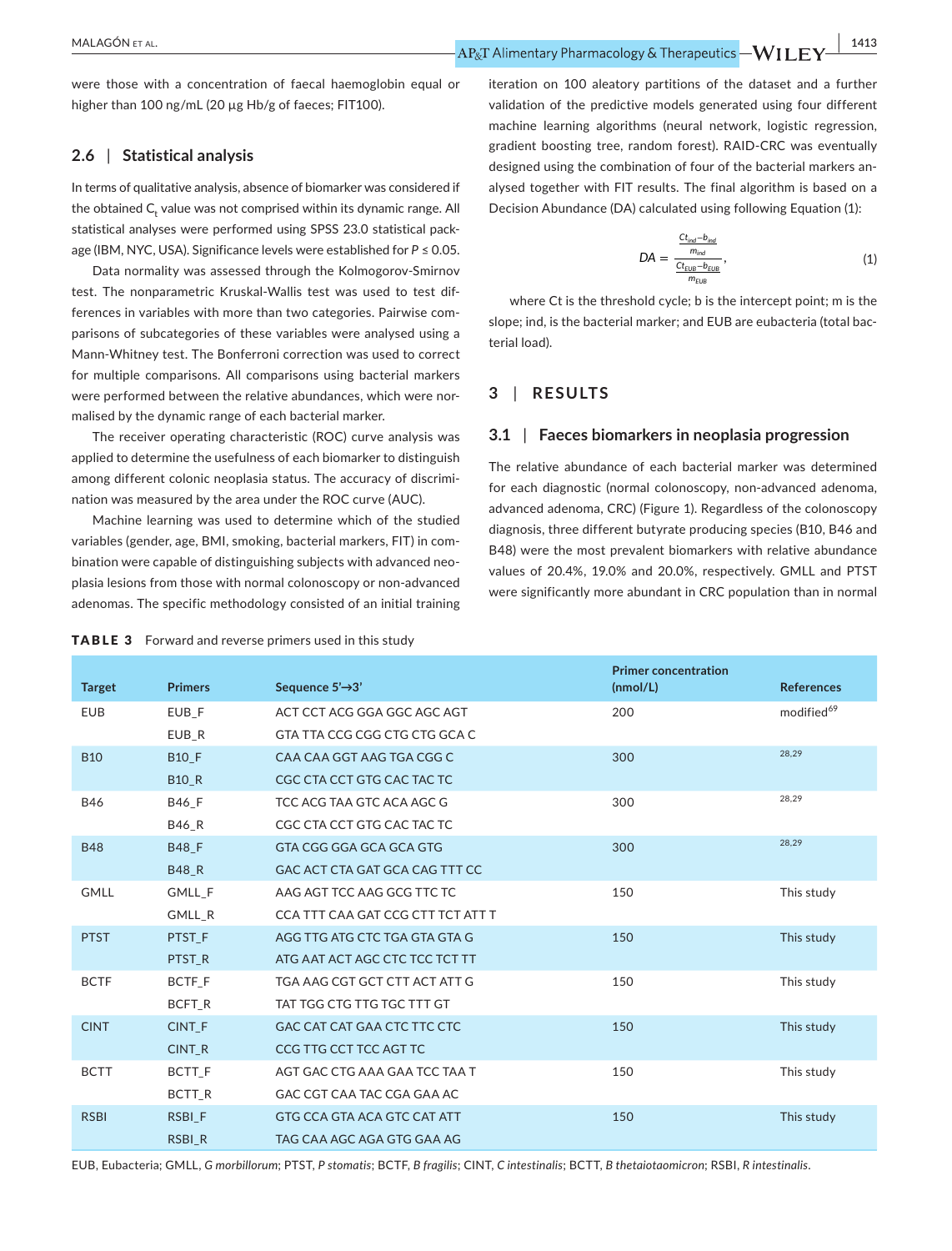|                                        |                     | <b>Denaturing</b> |                | Annealing and extension |                         | <b>Melting curve</b> |                         |
|----------------------------------------|---------------------|-------------------|----------------|-------------------------|-------------------------|----------------------|-------------------------|
| <b>Bacterial markers</b>               | <b>Total cycles</b> | $T^a$ (°C)        | Time (min:sec) | $T^a$ (°C)              | Time (min:sec)          | $T^a$ (°C)           | Time (min:sec)          |
| <b>EUB</b>                             | 40                  | 95                | 10:00          | 95<br>54                | 00:15<br>01:00          | 95<br>55<br>95       | 01:00<br>00:30<br>00:30 |
| B10, B46, B48                          | 40                  | 95                | 10:00          | 95<br>62                | 00:15<br>00:45          | 95<br>55<br>95       | 01:00<br>00:30<br>00:30 |
| GMLL, PTST, CINT,<br><b>BCTT, RSBI</b> | 40                  | 95                | 10:00          | 95<br>60                | 00:15<br>01:00          | 95<br>55<br>95       | 01:00<br>00:30<br>00:30 |
| <b>BCTF</b>                            | 40                  | 95                | 10:00          | 95<br>55<br>72          | 00:15<br>00:30<br>01:00 | 95<br>55<br>95       | 01:00<br>00:30<br>00:30 |

TABLE 4 **qPCR** conditions

colonoscopy individuals (*P* = 0.006 and *P* < 0.001, respectively) or non‐advanced adenoma subjects (*P* = 0.047 and *P* < 0.001, respec‐ tively). Although with no significant differences, it could be observed a tendency of B46, being more abundant in CRC patients rather than in subjects with advanced adenomas (*P* = 0.087). Interestingly, EUB abundance was maintained constant regardless of neoplasia status. Comparison among the different CRC stages (0, I, II, III and IV) did not show significant differences in the abundance of any bacterial marker.

### **3.2** | **CRC specific biomarkers can detect advanced neoplasia lesions**

The relative abundance of bacterial markers was compared after grouping subjects as follows: (a) normal colonoscopy, (b) neoplasia (non‐advanced adenoma + advanced adenoma + CRC), (c) advanced neoplasia (advanced adenoma + CRC), and (d) CRC (Figure 2). PTST was found to be highly correlated with neoplasia lesions (*P* < 0.001). Regarding the detection of advanced neoplasia lesions, GMLL, PTST and BCTF were potential biomarkers for their detection (*P* = 0.006,



FIGURE 1 Relative abundance in percentage of the analysed biological markers (B10, B46, B48, *G morbillorum* (GMLL), *P stomatis* (PTST), *B fragilis* (BCTF), *C intestinalis* (CINT), *B thetaiotaomicron* (BCTT) and *R intestinalis* (RSBI)); for subjects with normal colonoscopy (NC), non‐advanced adenoma (NAA), advanced

*P* < 0.001, and *P* = 0.030, respectively). In terms of prevalence, these three opportunistic pathogens were found more often in patients with advanced neoplasia (GMLL, 64.9%; PTST, 58.4%; and BCTF, 44.7%) than in healthy subjects (GMLL, 53.5%; PTST, 26.1%; and BCTF, 29.8%).

### **3.3** | **Combination of CRC bacterial markers and FIT allows a substantial reduction in false‐positive results**

One the one hand, when FIT100 was used, significant differences were observed between subjects with normal colonoscopies or non‐advanced adenomas and advanced neoplasia (*P* < 0.001). A 17.1% (19) of the subjects who showed a normal colonoscopy and a 24.3% (27) of those who had non‐advanced adenomas showed FIT positive values. These results led to obtain a sensitivity and specificity of 84% and 81%, respectively, and positive and negative predictive values of 59% and 94%, respectively (AUC = 0.828, 95% CI [0.773‐0.883]) for the detection of advanced neoplasia. On the other hand, when FIT50 was used, a 21,1% (27) of the subjects who showed normal colonoscopy and a 24.2% (31) of those who had non‐advanced adenomas showed a false‐positive result. FIT50 let to obtain a sensitivity and specificity of 91% and 76%, respectively, and positive and negative predictive values of 55% and 96%, respectively (AUC = 0.836, 95% CI [0.787‐0.886]) for the detection of advanced neoplasia. Sensitivity values for bacterial markers alone were much lower being 39% for GMLL (AUC = 0.622, 95% CI [0.541‐0.694]), 53% for PTST (AUC = 0.710, 95% CI [0.628‐0.776] and 33% for BCTF (AUC = 0.571, 95% CI [0.499‐0.656]), while specificity values were comparable.

FIT results, both FIT100 and FIT50, were combined with the faecal bacterial markers in order to know which offered higher per‐ formance in terms of sensitivity and specificity values for the detec‐ tion of advanced neoplasia lesions. The combination of the bacterial markers and FIT100 led to obtain a sensitivity of 76% and a spec‐ ificity of 91% (Table 5). Nevertheless, these results were slightly improved by FIT50 as it showed a 4% higher sensitivity for the detection of advanced neoplasia, which therefore was the cut-off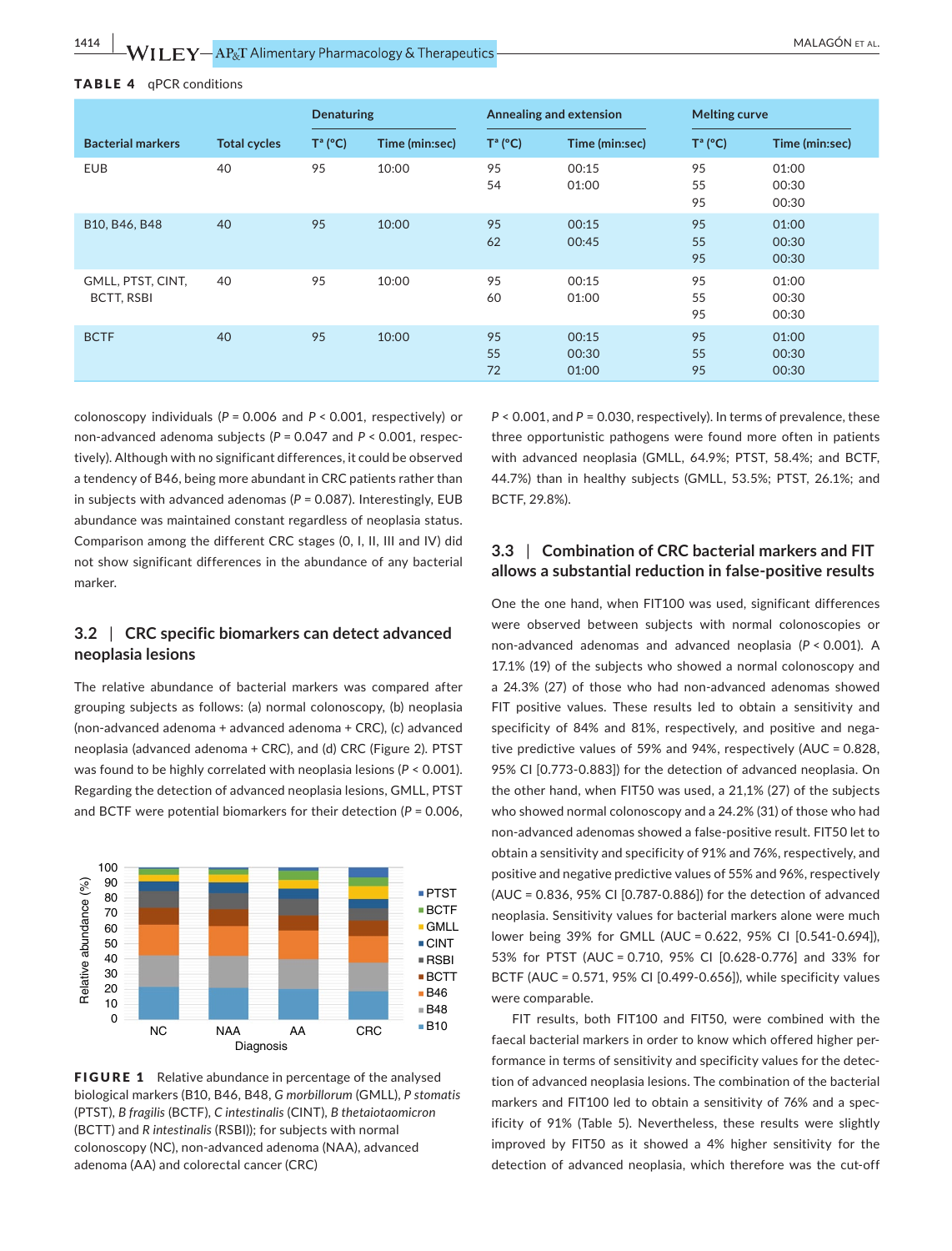**|** MALAGÓN et al. **1415**



FIGURE 2 Biomarkers abundances comparison among different diagnoses. NC, normal colonoscopy; neoplasia, non‐advanced adenoma + advanced adenoma + colorectal cancer; advanced neoplasia, advanced adenoma + colorectal cancer; CRC, colorectal cancer. Level of significance: \**P* < 0.05, \*\**P* < 0.01 and \*\*\**P* < 0.001

value of choice. Thus, RAID‐CRC test is based on the combination of EUB, PTST, BCTF and BCTT with a faecal haemoglobin concentra‐ tion equal or higher than 50 ng/µL (10 µg Hb/g of faeces). Although BCTT did not show significant differences between subjects with normal colonoscopies or non‐advanced adenomas and advanced neoplasia subjects, once in combination with EUB, PTST, and BCTF, it was able to increase specificity.

The final algorithm consists of the combination of FIT50 and three ratios between bacterial markers (PTST/EUB, BCTF/EUB, BCTT/ EUB). The application of the algorithm to the detection of advanced neoplasia resulted in a decrease in the number of false positive re‐ sults, with a 9.7% of the subjects showing a normal colonoscopy and an 11.7% of subjects having non‐advanced adenomas. Altogether, we obtained a sensitivity and a specificity of 80% and 90% (AUC = 0.837, 95% CI [0.730‐0.944]), respectively, and positive and negative pre‐ dictive values of 70% and 94%, respectively. More importantly, the false-positive rate was reduced by 50%, being 46 subjects the falsepositive results for FIT100 and 23 subjects for RAID‐CRC.

### **4** | **DISCUSSION**

Early detection of advanced colorectal neoplasia through population‐ based screening and surveillance strategies is a critical step to reduce CRC mortality.<sup>26,31-33</sup> The ideal technique should be non-invasive, costeffective, reproducible and capable to detect premalignant lesions with high risk of tumour development and high sensitivity and specificity values. In this study, we have defined a faecal bacterial signature that complements FIT and is able to reduce FIT‐associated false posi‐ tive results by increasing its specificity, in a symptomatic population.

Analysis of CRC‐specific bacterial markers revealed that sub‐ jects with different colonoscopy diagnosis (ie normal colonoscopy, non‐advanced adenoma, advanced adenoma and CRC) showed dif‐ ferent microbiological patterns. The total bacterial load does not seem to be affected when neoplasia appears, according to Sobhani et al.<sup>20</sup> Therefore, tumour lesions affect gut microbiota diversity but not its total amount. Using a qPCR‐based approach, our results clearly indicate the existence of a bacterial dysbiosis in patients with CRC. The studied bacterial markers were classified according to gut health related phenotypes: butyrate producers (B10, B46, B48, RSBI), opportunistic pathogens (GMLL, PTST, BCTF), hydro‐ gen and oxygen producers (CINT), and saccharolytic species (BCTT) (Figure 3). Relative abundance of these phenotypes was found to change progressively as progression of the disease status. In partic‐ ular, between subjects with normal colonoscopies and those with CRC we found a decrease in relative abundance of butyrate produc‐ ers which were replaced by pathogenic bacteria group, being more abundant in CRC and advanced adenoma individuals than in subjects with normal colonoscopies. It was already reported that patients with CRC show a reduction in butyrate producers and an increase in opportunistic pathogens, which constitutes a major structural imbal‐ ance of their gut microbiota. $34$  Bacterial dysbiosis can alter the balance of host cell proliferation and death, guide the immune system function and influence the metabolism of host-produced factors, ingested foodstuffs and pharmaceuticals.35 Changes in bacterial composition, represented by a decrease in the amount of butyrate producing species and an increase in the opportunistic pathogens load, are likely to be a consequence of neoplastic lesion progres‐ sion.18,20,22,26,36,37 However, it has been reported that the increase in the abundance of opportunistic pathogens can lead to the release of bacterial toxins that can directly damage host DNA.<sup>35</sup> Other factors like reactive oxygen and nitrogen species, chemokines and cytokines released by these microorganisms can also contribute to tumour growth.35,39,41 Therefore, we proposed to combine bacterial markers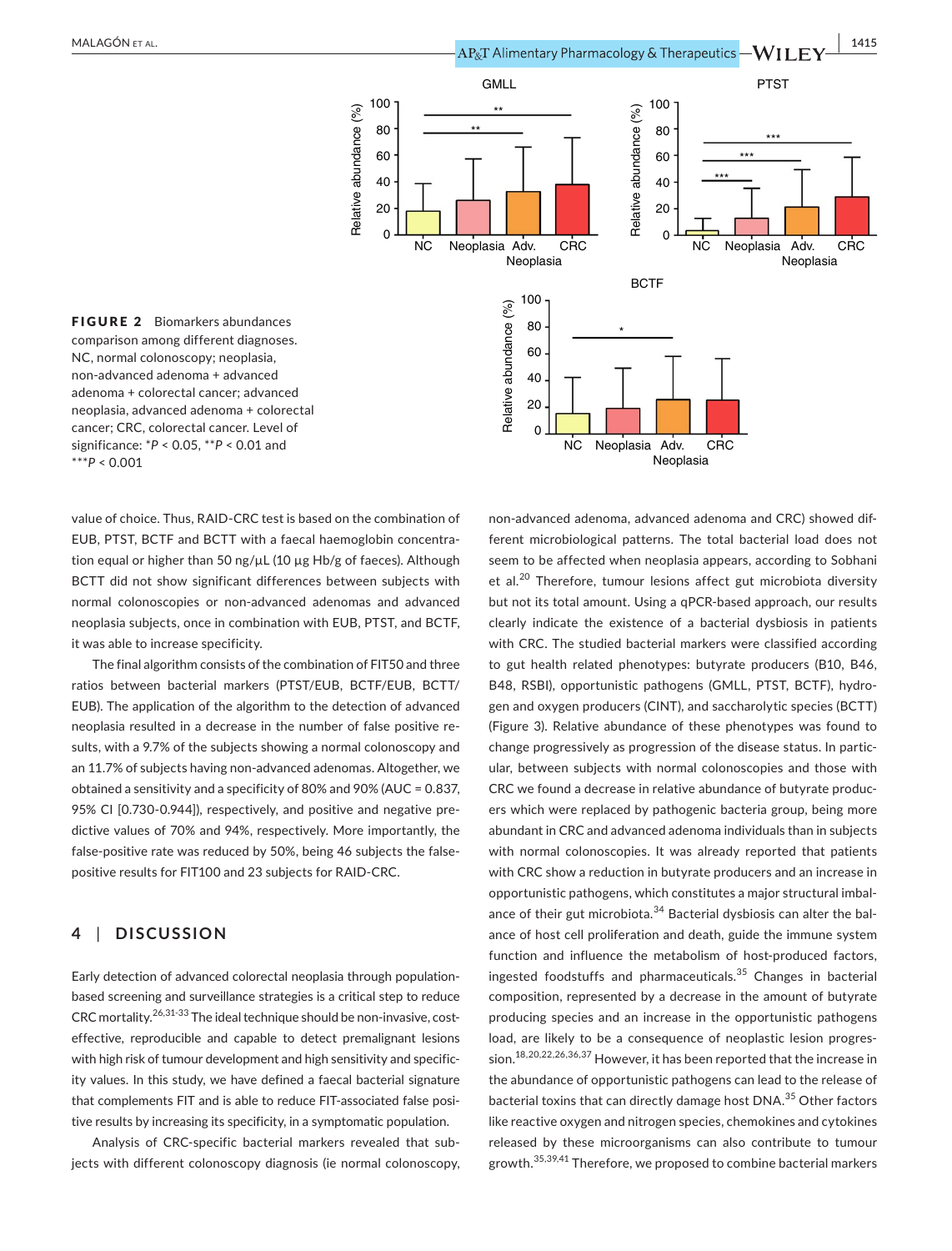|                         | Sensitivity (%) | Specificity (%) | <b>PPV (%)</b> | <b>NPV (%)</b> |
|-------------------------|-----------------|-----------------|----------------|----------------|
| RAID-CRC (using FIT100) |                 |                 |                |                |
| Precancerous lesion     | 50              | 91              | 40             | 94             |
| Colorectal cancer       | 93              | 87              | 55             | 99             |
| Advanced neoplasia      | 76              | 91              | 72             | 92             |
| RAID-CRC (using FIT50)  |                 |                 |                |                |
| Precancerous lesion     | 59              | 90              | 43             | 95             |
| Colorectal cancer       | 94              | 85              | 51             | 99             |
| Advanced neoplasia      | 80              | 90              | 70             | 94             |
| FIT100 (this study)     |                 |                 |                |                |
| Precancerous lesion     | 62              | 81              | 28             | 95             |
| Colorectal cancer       | 98              | 75              | 42             | 99             |
| Advanced neoplasia      | 84              | 81              | 59             | 94             |
| FIT50 (this study)      |                 |                 |                |                |
| Precancerous lesion     | 76              | 76              | 28             | 96             |
| Colorectal cancer       | 100             | 71              | 38             | 100            |
| Advanced neoplasia      | 91              | 76              | 55             | 96             |
| FIT10046,47             |                 |                 |                |                |
| Precancerous lesion     | 28              | 93              | 13             | 97             |
| Colorectal cancer       | 78              | 92              | $\overline{2}$ | 99             |
| Advanced neoplasia      | 30              | 93              | 15             | 97             |

FIT100 (20 µg haemoglobin/g of faeces); FIT50 (10 µg haemoglobin/g of faeces); PPV, positive predictive value; NPV, negative predictive value.

with FIT in a new tool, called RAID‐CRC, in order to increment the specificity values and consequently reduce the number of false positive results translated to unnecessary colonoscopies.

The RAID‐CRC algorithm combines three bacterial markers abundance ratios (PTST/EUB, BCTF/EUB, BCTT/EUB) with FIT50. Our results show that high abundances of PTST and BCTF correlate with advanced neoplasia, whereas BCTT abundance is correlated with healthy individuals. BCTT is a commensal bacterium commonly found in the gut microbiota of healthy individuals. Commensal bac‐ teria have been observed to attenuate gut inflammation and to con‐ tribute to colonisation resistance. $43,44$  Hence, high abundances of BCTT correlate with a good intestinal health. Using ratios allowed data normalisation, which is critical to control qPCR‐associated vari‐ ables in order to differentiate true biological changes from experi‐ mentally induced variation.45 Reduction in the faecal haemoglobin concentration from 100 ng/µL to 50 ng/µL allows capturing positive subjects that otherwise would be considered false negative with a cut-off value of 100 ng/µL, at expenses of increasing the false-positive rate. However, the RAID‐CRC algorithm led to an important re‐ duction in false negative results due to an increase of the sensitivity for detection of precancerous lesions with respect to FIT (Table 5). It has been reported that the sensitivity for precancerous lesions obtained by FIT100 in a screening population is substantially lower than the one which could be obtained by RAID‐CRC (increase of 30%),46,47 as well as in terms of advanced neoplasia (increase of 50% by RAID‐CRC). In terms of advanced neoplasia, sensitivity might be

also much higher for RAID‐CRC (80%) than for FIT100 (30%). It is important to highlight that comparisons have been made using dif‐ ferent populations: patients with clinical symptoms and average‐risk population. Therefore, RAID‐CRC results point out the use of this new tool as a potential alternative to FIT100 in a CRC‐screening pop‐ ulation, nevertheless it must be validated in a screening scenario.

Although gut microbiota and its effects on the human body are increasingly investigated, bacteria have been little studied as indicators of change in the bowel physiology such as the development of



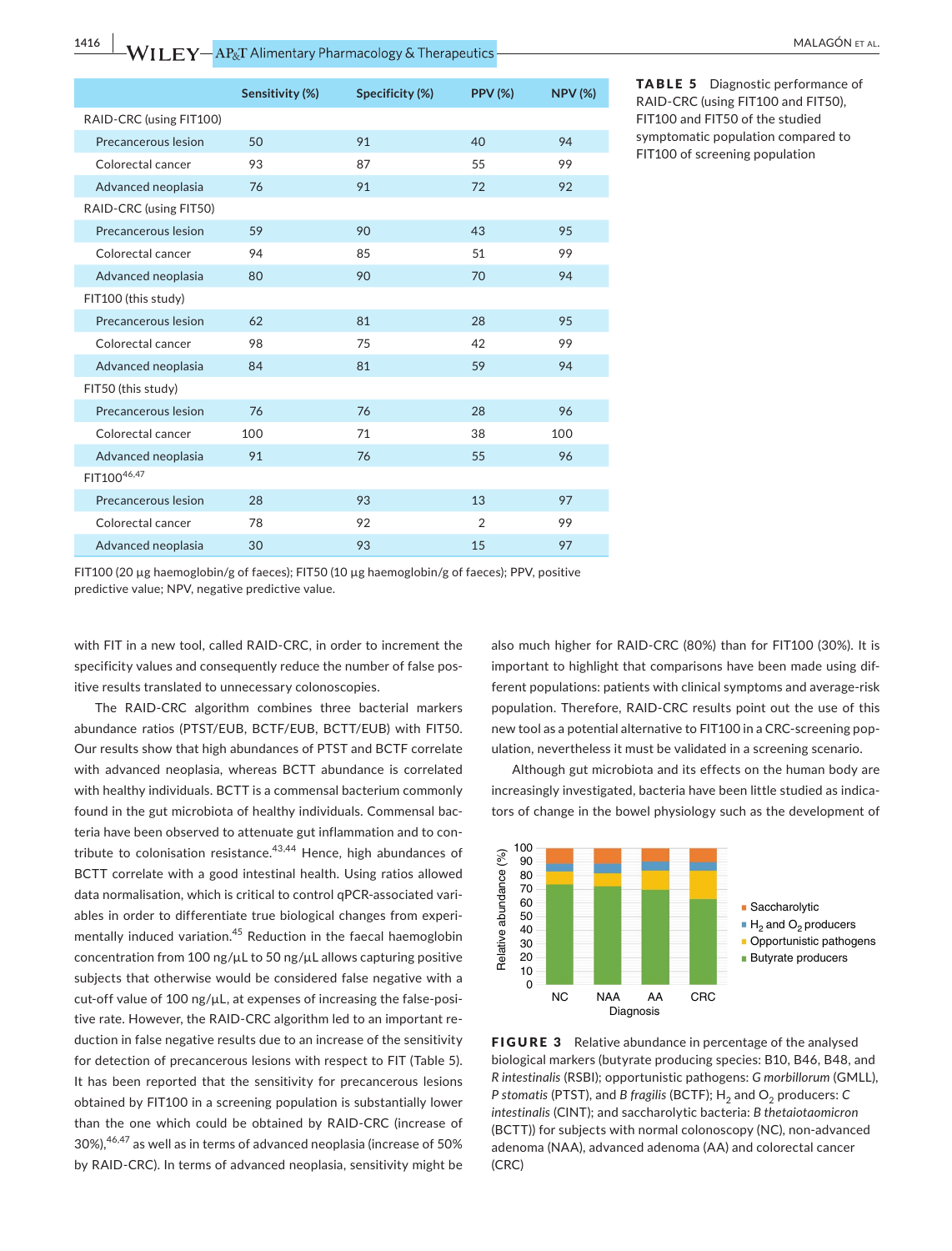TABLE 6 Comparison of costs associated to follow-up colonoscopies among different CRC-screening programs

| <b>Factor</b>                                                                                | <b>CRC-screening</b><br>FIT-based <sup>68</sup> | <b>CRC-screening with combined</b><br>gFOBT and microbiota profiling <sup>26</sup> | <b>CRC-screening with combined FIT</b><br>and faecal bacterial signature<br>(RAID-CRC) |
|----------------------------------------------------------------------------------------------|-------------------------------------------------|------------------------------------------------------------------------------------|----------------------------------------------------------------------------------------|
| N° of colonoscopies due to false<br>positive results (per 100 000<br>screening participants) | 47 600                                          | $24750^{\circ}$                                                                    | 22 000 (this study)                                                                    |
| Costs associated to follow-up<br>colonoscopies after a positive<br>screening result          | 111 M $\epsilon^{\rm b}$                        | 70 M $\varepsilon^{\text{b}}$                                                      | 51 M $\varepsilon$ <sup>c</sup>                                                        |

<sup>a</sup>The savings have been calculated assuming that combining gFOBT with microbiota profiling can increase screening sensitivity more than a 45% relative to gFOBT alone.

 $^{\rm b}$ Associated costs have been calculated considering that the cost of the test is 25  $\bm{\epsilon}.$ 

 $\epsilon$ Associated costs have been calculated considering that the cost of the test is 10 $\epsilon$ .

a neoplasm. In the present work we developed a new methodology suitable to be used in national CRC screening programs using stool samples. Bacterial signatures used in this work were originally retrieved from mucosa samples. Therefore, their presence in faeces is not heavily subjected to the variability caused by diet and some external factors<sup>49,50</sup> but is a measure of the real abundance in the colonic mucosa. This helps to overcome the enormous background noise present in stools and provides physiological meaningfulness to the biomarkers.

No metadata on body mass index (BMI), smoking or feeding hab‐ its were available on our dataset. Although these parameters have been reported to influence the microbiota composition of faecal samples,<sup>51,52</sup> our biomarkers arise from mucosa samples which are not so dependent on external factors.<sup>56,57</sup> Biedermann et al reported that smoking withdrawal increases microbial diversity.<sup>58</sup> Other studies observed that chronic alcohol consumption leads to an increase in Proteobacteria and a decrease in Bacteroidetes.<sup>59,60</sup> Regarding BMI, its effect on microbiota is controversial.<sup>61,62</sup> Since RAID-CRC is not addressed to a specific population, which includes a variety of con‐ ditions and habits, a nonstratification strategy on the basis of these variables is a good way to reproduce with utmost reliability the CRC screening scenario. Another limitation of the study is the method used by patients to collect and conserve stool samples, as they had to collect the sample in a sterile faeces container, froze it using home freezers and transport it to the hospital under cooling conditions. Although acceptability among study participants was high, the pro‐ cedure followed for sample collection, conservation and transport may be too complex to be implemented in massive CRC screening programs. Moreover, it would take longer to obtain the final results as not only the FIT value would have to be determined but also the relative abundance of the bacterial markers. To overcome this limita‐ tion, we have considered to set up the detection of RAID‐CRC (FIT and bacterial signature analysis) in the FIT tube collector.

Cost‐effectiveness is also a critical issue in population‐based screening.<sup>64,65</sup> Wong and co-workers made a comparison of FIT and colonoscopy in this scenario, showing that FIT was cost-effective in average‐risk screening, whereas colonoscopy was cost‐effective among higher-risk subjects.<sup>67</sup> Therefore, combination of FIT with faecal bacterial markers may be superior in terms of cost-effectiveness, since the use of RAID-CRC would save up to 30% of total colonoscopies. More specifically, the implementation of RAID‐CRC in a CRC screening program would result in a reduction of 33 000 colonos‐ copies due to false positive results when compared to a screening program based on the FOBT (55 000 vs 22 000 false positives, re‐ spectively).<sup>68</sup> Considering the cost of RAID-CRC comparable to that of FOBT, the estimated savings in follow‐up colonoscopies after positive screening results would be 77 million € per 100 000 participants in the screening program (Table 6). In addition, using the CRC biomarkers presented in this work may achieve both in developed and in resource‐deprived regions, where colonoscopy facilities are limited, since RAID-CRC represents a potentially viable, cost-effective tool in a CRC screening scenario.

In conclusion, RAID-CRC is a promising tool for CRC screening because it may achieve a similar sensitivity as the current method‐ ology used in most of the CRC‐screening programs (FIT100), with a higher specificity and PPV. We will next seek validation in a screening setting.

#### **ACKNOWLEDGEMENTS**

This work was partially funded by the Spanish Ministry of Economy, Industry and Competitivity (MINECO) through pro‐ ject RTC‐2016‐5017‐1 and by Neotec SNEO‐20151529. We thank Mr. René Louvreix and Ms. Susana Arjona (Gastroenterology Department, Hospital Universitari de Girona Dr. Josep Trueta); Ms. Alba Pla, Ms. Roser Coll, Ms. Carme Lopez, Ms. Maria Marmaneu and Mr. Guillem Clos (Gastroenterology Department, Institut d'Assistència Sanitària (IAS), Salt); Ms. Dolors Serinanell and Ms. Núria Niubó (Gastroenterology Department, Consorci Hospitalari de Vic); and Ms. Elena Sanchez and Ms. Meritxell de la Hera (Gastroenterology Department, Hospital Universitari de Bellvitge) for their nursery assistance. We are grateful to PhD. Maria Buxó, PhD (Institut d'Investigació Biomèdica de Girona, IDIBGI) for her statistical assistance. We appreciate the generosity of the patients who freely gave their time and samples to make this study possible.

*Declaration of personal interests*: Prof. Garcia‐Gil, Dr. Aldeguer, Dr. Serra‐Pagès, Dr. Serrano, Dr. Ramió‐Pujol, Mr. Amoedo, Ms. Oliver are employees from GoodGut, company who has received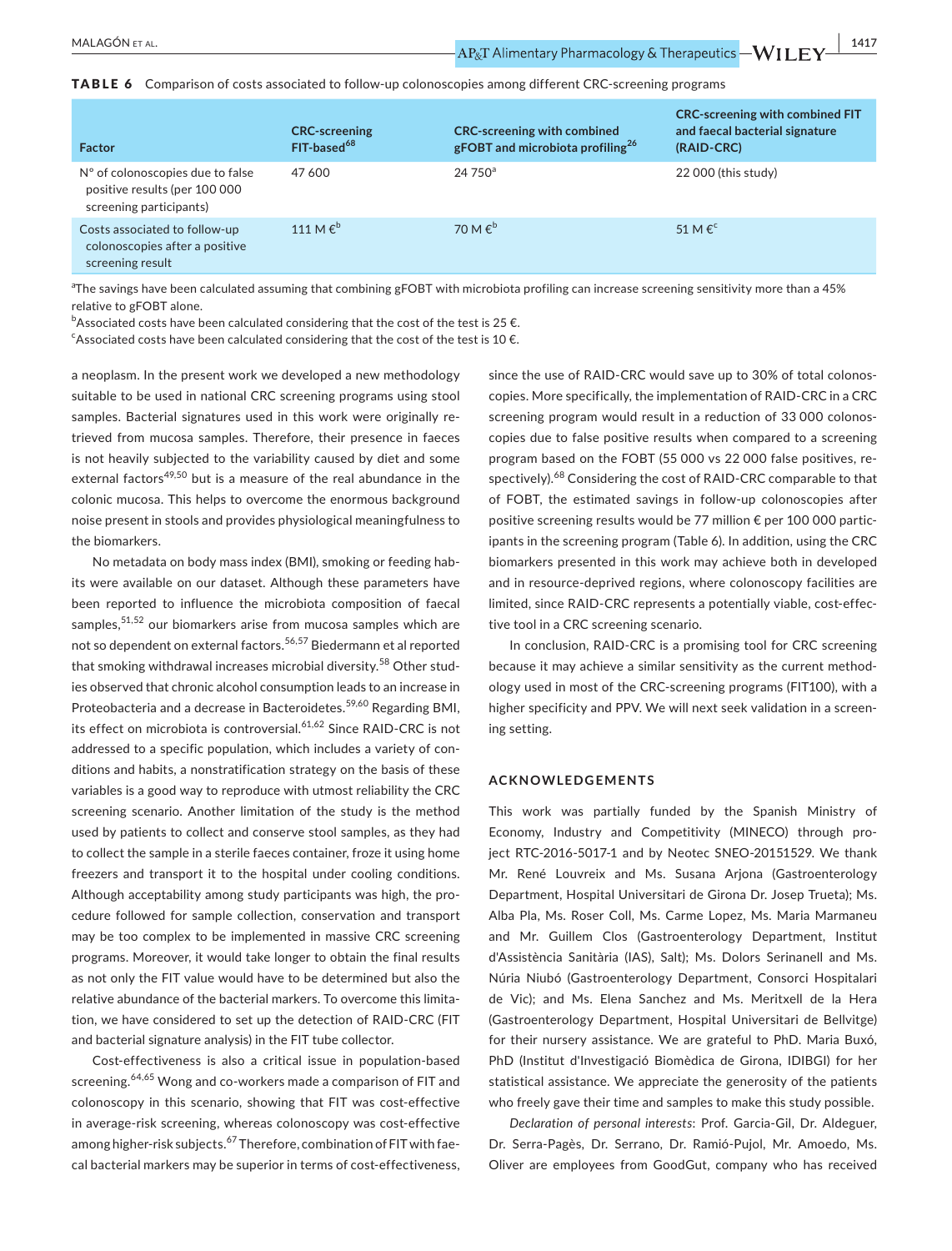private and public funding. Prof. Garcia‐Gil, Dr. Aldeguer, Dr. Serra‐ Pagès, Dr. Serrano, Dr. Ramió‐Pujol, Mr. Amoedo, Ms. Oliver and Ms. Malagón report grants from MINECO and from CDTI, during the conduct of the study. Prof. Garcia‐Gil, Dr. Aldeguer and Dr. Serra‐ Pagès are also GoodGut shareholders, outside the submitted work; and all of them together with Dr. Mas‐de‐Xaxars have two licensed patents to GoodGut: EP14382074.4 and PCT/EP2015/054451. The rest of the authors have nothing to disclose.

#### **AUTHORSHIP**

*Guarantor of the article*: Professor Jesús Garcia Gil.

*Author contributions*: Marta Malagón, study design, study conduc‐ tion, sample analysis, data analysis, data interpretation and drafting the manuscript; Sara Ramió‐Pujol, study design, study conduction, data analysis, data interpretation, and supervision and drafting the manuscript; Marta Serrano, study design and study conduction; Mariona Serra‐Pagès, research idea, study design, data interpreta‐ tion, and supervision and drafting the manuscript; Joan Amoedo, sample analysis; Lia Oliver, sample analysis. Anna Bahí: data acqui‐ sition; Teresa Mas-de-Xaxars, initial background studies; Leyanira Torrealba, patient recruitment and data acquisition; Pau Gilabert, pa‐ tient recruitment and data acquisition; Josep Oriol Miquel‐Cusachs, patient recruitment and data acquisition; Laura García‐Nimo, data acquisition; Joan Saló, patient recruitment and data acquisition; Jordi Guardiola, patient recruitment and data acquisition; Virginia Piñol, patient recruitment and data acquisition; Joaquín Cubiella, patient recruitment and data acquisition; Antoni Castells, supervi‐ sion and drafting the manuscript; Xavier Aldeguer, research idea, study design, data interpretation, and supervision and drafting the manuscript; Jesús Garcia‐Gil, research idea, study design, data inter‐ pretation, and supervision and drafting the manuscript. Each author contributed important intellectual content during manuscript draft‐ ing or revision and approved the final draft.

### **ORCID**

*Marta Malagón* <https://orcid.org/0000-0002-2673-2707> *Sara Ramió‐Pujol* <https://orcid.org/0000-0002-9056-6555> *Marta Serrano* <https://orcid.org/0000-0002-8280-0161> *Joan Amoedo* <https://orcid.org/0000-0003-2186-6463> *Lia Oliver* <https://orcid.org/0000-0002-9286-8805> *Josep Oriol Miquel‐Cusach[s](https://orcid.org/0000-0003-3482-2726)* [https://orcid.](https://orcid.org/0000-0003-3482-2726) [org/0000-0003-3482-2726](https://orcid.org/0000-0003-3482-2726)

*Joan Saló* <https://orcid.org/0000-0001-5292-9274> *Jordi Guardiol[a](https://orcid.org/0000-0002-0464-241X)* <https://orcid.org/0000-0002-0464-241X> *Joaquin Cubiell[a](https://orcid.org/0000-0002-9994-4831)* <https://orcid.org/0000-0002-9994-4831> *Antoni Castell[s](https://orcid.org/0000-0001-8431-2033)* <https://orcid.org/0000-0001-8431-2033> *Xavier Aldegue[r](https://orcid.org/0000-0003-4597-8339)* <https://orcid.org/0000-0003-4597-8339> *Jesús Garcia‐Gil* <https://orcid.org/0000-0002-5064-8361>

#### **REFERENCES**

- 1. International Agency for Research on Cancer (World Health Organization). Global Cancer Observatory 2018. [http://gco.iarc.fr/.](http://gco.iarc.fr/) Accessed 4th March 2019.
- 2. Wilson MM. *Inhabitants of Humans: their Ecology and Role in Health and Disease*. Cambridge, UK: Cambridge University Press; 2005.
- 3. Brenner H, Kloor M, Pox CP. Colorectal cancer. *Lancet*. 2014;383:1490‐1502.
- 4. Zauber AG. The impact of screening on colorectal cancer mor‐ tality and incidence – has it really made a difference? *Dig Dis Sci*. 2015;60:681‐691.
- 5. Elmunzer BJ, Hayward RA, Schoenfeld PS, et al. Effect of flexible sigmoidoscopy-based screening on incidence and mortality of colorectal cancer: a systematic review and meta‐analysis of random‐ ized controlled trials. *PLOS Med*. 2012;9:e1001352.
- 6. Rex DK, Boland CR, Dominitz JA, et al. Colorectal cancer screen‐ ing: recommendations for physicians and patients from the U.S. Multi‐Society Task Force on Colorectal Cancer. *Am J Gastroenterol*. 2017;112:1016‐1030.
- 7. Quintero E, Castells A, Bujanda L, et al. Colonoscopy versus fecal immunochemical testing in colorectal‐cancer screening. *N Engl J Med*. 2012;366:697‐706.
- 8. Young PE, Womeldorph CM. Colonoscopy for colorectal cancer screening. *J. Cancer*. 2013;4:217‐226.
- 9. Rutter CM, Johnson E, Miglioretti DL, Mandelson MT, Inadomi J, Buist D. Adverse events after screening and follow‐up colonoscopy. *Cancer Causes Control*. 2012;23:289‐296.
- 10. Sieg A, Hachmoeller‐Eisenbach U, Eisenbach T. Prospective evalu‐ ation of complications in outpatient GI endoscopy: a survey among German gastroenterologists. *Gastrointest Endosc*. 2001;53:620‐627.
- 11. Gatto NM, Frucht H, Sundararajan V, et al. Risk of perforation after colonoscopy and sigmoidoscopy: a population‐based study. *J Natl Cancer Inst*. 2003;95:230‐236.
- 12. Sanford KW, McPherson RA. Fecal occult blood testing. *Clin Lab Med*. 2009;29:523‐541.
- 13. Stracci F, Zorzi M, Grazzini G, Efird JT. Colorectal cancer screening: tests, strategies, and perspectives. *Front Public Heal*. 2014;2:1‐9.
- 14. Brenner H, Tao S. Superior diagnostic performance of faecal im‐ munochemical tests for haemoglobin in a head‐to‐head comparison with guaiac based faecal occult blood test among 2235 participants of screening colonoscopy. *Eur J Cancer*. 2013;49:3049‐3054.
- 15. Shapiro JA, Bobo JK, Church TR, et al. A comparison of fecal immu‐ nochemical and high‐sensitivity guaiac tests for colorectal cancer screening. *Am J Gastroenterol*. 2017;112:1728‐1735.
- 16. Mousavinezhad M, Majdzadeh R, Akbari Sari A, Delavari A, Mohtasham F. The effectiveness of FOBT vs. FIT: a meta-analysis on colorectal cancer screening test. *Med J Islam Repub Iran*. 2016;30:366.
- 17. Goede SL, Rabeneck L, Van Ballegooijen M, et al. Harms, bene‐ fits and costs of fecal immunochemical testing versus guaiac fecal occult blood testing for colorectal cancer screening. *PLoS One*. 2017;12:e0172864.
- 18. Borges-Canha M, Portela-Cidade JP, Dinis-Ribeiro M, Leite-Moreira AF, Pimentel‐Nunes P. Role of colonic microbiota in col‐ orectal carcinogenesis: a systematic review. *Rev Esp Enferm Dig*. 2015;107:659‐671.
- 19. Mira‐Pascual L, Cabrera‐Rubio R, Ocon S, et al. Microbial mucosal colonic shifts associated with the development of colorectal cancer reveal the presence of different bacterial and archaeal biomarkers. *J Gastroenterol*. 2014;50:167‐179.
- 20. Sobhani I, Tap J, Roudot‐Thoraval F, et al. Microbial dysbiosis in col‐ orectal cancer (CRC) patients. *PLoS One*. 2011;6:e16393.
- 21. Shen XJ, Rawls JF, Randall TA, et al. Molecular characterization of mucosal adherent bacteria and associations with colorectal adeno‐ mas. *Gut Microbes*. 2010;1:138‐147.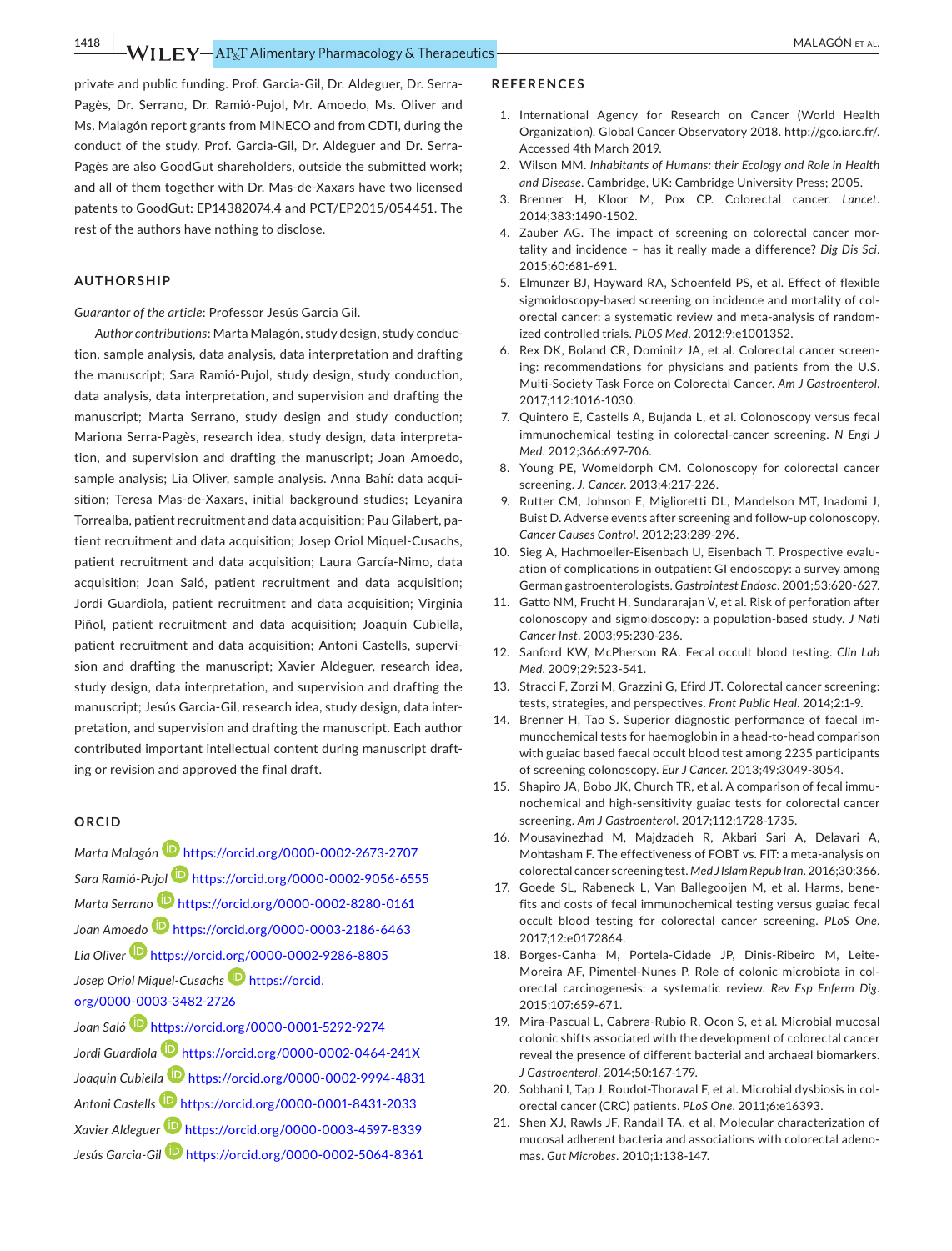## **APART Alimentary Pharmacology & Therapeutics - WILEY** 1419

- 22. Kostic A, Chun E, Robertson L, et al. Fusobacterium nucleatum potentiates intestinal tumorigenesis and modulates the tumor‐im‐ mune microenvironment. *Cell Host Microbe*. 2013;14:207‐215.
- 23. Zackular JP, Rogers M, Ruffin Iv MT, Schloss PD. The human gut microbiome as a screening tool for colorectal cancer. *Cancer Prev Res*. 2014;7:1112‐1121.
- 24. Joshi AD, Kim A, Lewinger JP, et al. Meat intake, cooking methods, dietary carcinogens, and colorectal cancer risk: findings from the Colorectal Cancer Family Registry. *Cancer Med*. 2015;4:936‐952.
- 25. Dulal S, Keku TO. Gut microbiome and colorectal adenomas. *Cancer J*. 2014;20:225‐231.
- 26. Zeller G, Tap J, Voigt AY, et al. Potential of fecal microbiota for early‐ stage detection of colorectal cancer. *Mol Syst Biol*. 2014;10:766‐766.
- 27. Marchesi JR, Dutilh BE, Hall N, et al. Towards the human colorectal cancer microbiome. *PLoS One*. 2011;6:e20447.
- 28. Mas de Xaxars Rivero T. Descripció i quantificació de la microbiota intestinal associada al càncer colorectal (Doctoral Thesis). 2012.
- 29. Serra‐Pagès M, García‐Gil J, Mas de Xarxars T, Aldeguer X. PCT/ EP2015/054451. Biomarkers for early detection, risk screening and monitoring of colorectal cancer and adenomatous polyps. 20 (2015).
- 30. Cubiella J, Vega P, Salve M, et al. Development and external val‐ idation of a faecal immunochemical test-based prediction model for colorectal cancer detection in symptomatic patients. *BMC Med*. 2016;14:128.
- 31. Levin B, Lieberman DA, McFarland B, et al. Screening and surveil‐ lance for the early detection of colorectal cancer and adenomatous polyps, 2008: a Joint Guideline from the American Cancer Society, the US Multi‐Society Task Force on Colorectal Cancer, and the American College of Radiology. *CA Cancer J Clin*. 2008;58:130‐160.
- 32. Brenner H, Altenhofen L, Stock C, Hoffmeister M. Prevention, early detection, and overdiagnosis of colorectal cancer within 10 years of screening colonoscopy in Germany. *Clin Gastroenterol Hepatol*. 2015;13:717‐723.
- 33. Shah R, Jones E, Vidart V, et al. Biomarkers for early detection of colorectal cancer and polyps: systematic review. *Cancer Epidemiol Biomarkers Prev*. 2014;23:1712‐1728.
- 34. Wang T, Cai G, Qiu Y, et al. Structural segregation of gut microbiota between colorectal cancer patients and healthy volunteers. *ISME J*. 2012;6:320‐329.
- 35. Garrett WS. Cancer and the microbiota. *Science*. 2015;348:80–86.
- 36. Kelly D, Mulder IE. Microbiome and immunological interactions. *Nutr Rev*. 2012;70:S18–S30.
- 37. Feng Q, Liang S, Jia H, et al. Gut microbiome development along the colorectal adenoma–carcinoma sequence. *Nat Commun*. 2015;6:6528.
- 38. Gao Z, Guo B, Gao R, Zhu Q, Qin H. Microbiota disbiosis is associ‐ ated with colorectal cancer. *Front Microbiol*. 2015;6:1–9.
- 39. Zhao L, Zhang X, Zuo T, Yu J. The composition of colonic commensal bacteria according to anatomical localization in colorectal cancer. *Engineering*. 2017;3:90–97.
- 40. Louis P, Hold GL, Flint HJ. The gut microbiota, bacterial metabolites and colorectal cancer. *Nat Rev Microbiol*. 2014;12:661–672.
- 41. Sears CL, Garrett WS. Microbes, microbiota, and colon cancer. *Cell Host Microbe*. 2015;15:317–328.
- 42. Narayanan V, Peppelenbosch MP, Konstantinov SR. Human fecal microbiome‐based biomarkers for colorectal cancer. *Cancer Prev Res*. 2014;7:1108–1111.
- 43. Macfarlane GT, Macfarlane S. Bacteria, colonic fermentation, and gastrointestinal health. *J AOAC Int*. 2012;95:50–60.
- 44. Baümler AJ, Sperandio V. Interactions between the microbiota and pathogenic bacteria in the gut. *Nature*. 2016;535:85–93.
- 45. Vandesompele J, De Preter K, Pattyn F, et al. Accurate normalization of real‐time quantitative RT‐PCR data by geometric averaging of multiple internal control genes. *Genome Biol*. 2002;3:34–41.
- 46. Chiu HM, Lee YC, Tu CH, et al. Association between early stage colon neoplasms and false‐negative results from the fecal immu‐ nochemical test. *Clin Gastroenterol Hepatol*. 2013;11:832–838.
- 47. Song L-L, Li Y-M. Current noninvasive tests for colorectal cancer screening: an overview of colorectal cancer screening tests. *World J Gastrointest Oncol*. 2016;8:793–800.
- 48. Bailey JR, Aggarwal A, Imperiale TF. Colorectal cancer screen‐ ing: stool DNA and other noninvasive modalities. *Gut Liver*. 2016;10:204–211.
- 49. Conlon MA, Bird AR, The impact of diet and lifestyle on gut microbiota and human health. *Nutrients*. 2015;7:17–44.
- 50. Vandeputte D, Falony G, Vieira‐Silva S, Tito RY, Joossens M, Raes J. Stool consistency is strongly associated with gut microbiota rich‐ ness and composition, enterotypes and bacterial growth rates. *Gut*. 2015;65:57–62.
- 51. Davis SC, Yadav JS, Barrow SD, Robertson BK. Gut microbiome diversity influenced more by the Westernized dietary regime than the body mass index as assessed using effect size statistic. *Microbiologyopen*. 2017;6:1–17.
- 52. Yun Y, Kim HN, Kim SE, et al. Comparative analysis of gut microbi‐ ota associated with body mass index in a large Korean cohort. *BMC Microbiol*. 2017;17:151.
- 53. Rogers MA, Greene MT, Saint S, et al. Higher rates of *Clostridium difficile* infection among smokers. *PLoS One*. 2012;7:e42091.
- 54. Capurso G, Lahner E. The interaction between smoking, alcohol and the gut microbiome. *Best Pract Res Clin Gastroenterol*. 2017;31:579–588.
- 55. Baothman OA, Zamzami MA, Taher I, Abubaker J, Abu‐Farha M. The role of Gut Microbiota in the development of obesity and dia‐ betes. *Lipids Health Dis*. 2016;15:1–8.
- 56. Watt E, Gemmell MR, Berry S, et al. Extending colonic mucosal mi‐ crobiome analysis‐assessment of colonic lavage as a proxy for en‐ doscopic colonic biopsies. *Microbiome*. 2016;4:1–15.
- 57. Durbán A, Abellán JJ, Jiménez‐Hernández N, et al. Assessing gut microbial diversity from feces and rectal mucosa. *Microb Ecol*. 2011;61:123–133.
- 58. Biedermann L, Zeitz J, Mwinyi J, et al. Smoking cessation induces profound changes in the composition of the intestinal microbiota in humans. *PLoS One*. 2013;8:e59260.
- 59. Kakiyama G, Pandak WM, Gillevet PM, et al. Modulation of the fecal bile acid profile by gut microbiota in cirrhosis. *J Hepatol*. 2013;58:949–955.
- 60. Rao RK, Seth A, Sheth P. Recent advances in alcoholic liver disease I. Role of intestinal permeability and endotoxemia in alcoholic liver disease. *Am J Physiol*. 2004;286:881–884.
- 61. Turnbaugh PJ, Ley RE, Mahowald MA, Magrini V, Mardis ER, Gordon JI. An obesity‐associated gut microbiome with increased capacity for energy harvest. *Nature*. 2006;444:1027–1031.
- 62. Schwiertz A, Taras D, Schäfer K, et al. Microbiota and SCFA in lean and overweight healthy subjects. *Obesity*. 2010;18:190–195.
- 63. Santacruz A, Marcos A, Wärnberg J, et al. Interplay between weight loss and gut microbiota composition in overweight adolescents. *Obesity*. 2009;17:1906–1915.
- 64. Sonnenberg A, Delcò F, Inadomi JM. Cost-effectiveness of colonoscopy in screening for colorectal cancer. *Ann Intern Med*. 2000;133:573–584.
- 65. McGrath JS, Ponich TP, Gregor JC. Screening for colorectal can‐ cer: the cost to find an advanced adenoma. *Am J Gastroenterol*. 2002;97:2902–2907.
- 66. Telford JJ, Levy AR, Sambrook JC, Zou D, Enns RA. The cost‐ef‐ fectiveness of screening for colorectal cancer. *Can Med Assoc J*. 2010;182:1307–1313.
- 67. Wong MC, Ching J, Chan V, Sung JJ. The comparative cost‐effec‐ tiveness of colorectal cancer screening using faecal immunochemi‐ cal test vs. colonoscopy. *Nat Sci Reports*. 2015;5:1–9.